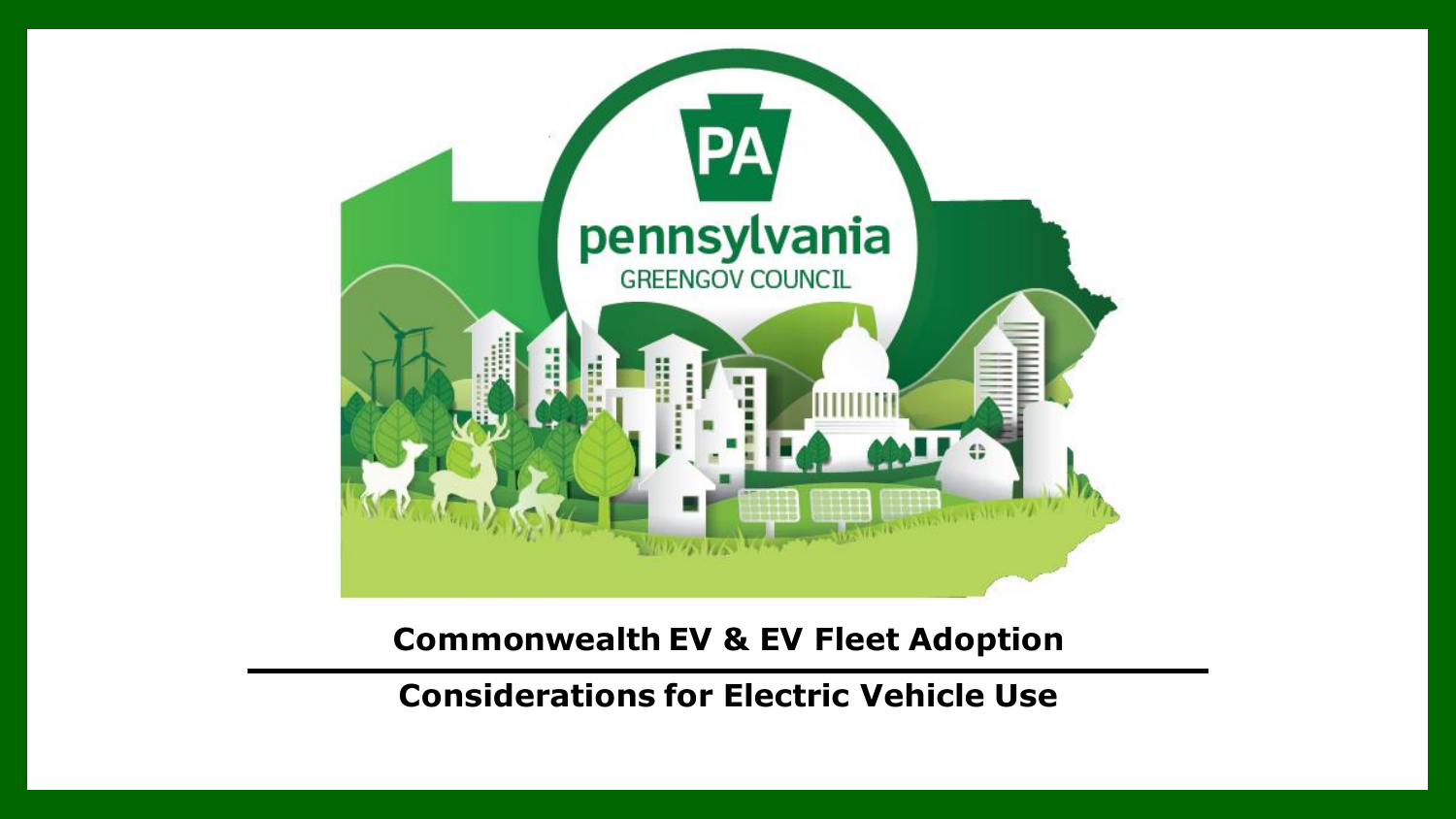#### **Executive Order 2019-01 – GreenGov Council**

| Subject:<br>Number:<br>Commonwealth Leadership in Addressing<br>2019-01<br><b>Climate Change and Promoting Energy</b><br><b>Conservation and Sustainable Governance</b> |                                                                                                                                                                                                                                                                                                                                                                                                                                                      |                                                                                                                                                                                                                                                                                                                              |  |  |  |
|-------------------------------------------------------------------------------------------------------------------------------------------------------------------------|------------------------------------------------------------------------------------------------------------------------------------------------------------------------------------------------------------------------------------------------------------------------------------------------------------------------------------------------------------------------------------------------------------------------------------------------------|------------------------------------------------------------------------------------------------------------------------------------------------------------------------------------------------------------------------------------------------------------------------------------------------------------------------------|--|--|--|
|                                                                                                                                                                         | TOM WA<br>By Direction of: Tom Wolf, Governor                                                                                                                                                                                                                                                                                                                                                                                                        | Date: January 8, 2019                                                                                                                                                                                                                                                                                                        |  |  |  |
| WHEREAS,                                                                                                                                                                | of the natural, scenic, historic and aesthetic values of the environment; and                                                                                                                                                                                                                                                                                                                                                                        | the Constitution of Pennsylvania protects the Commonwealth's citizens' rights<br>to life, liberty, possessing and protecting property, and happiness. Further,<br>the Constitution of Pennsylvania and various other laws also preserve the<br>Commonwealth's citizens' right to clean air, pure water, and the preservation |  |  |  |
| WHEREAS,                                                                                                                                                                | the Commonwealth government has long protected, valued, and recognized<br>these rights, specifically under Executive Orders: 1973-9 Environmental<br>Protection by State Agencies; 1980-3 Life Cycle Costing; 1998-1 Governor's<br>Green Government Council; 2002-8 Governor's Interagency Task Force on<br>and 2004-12 Energy Management<br>and Conservation<br>Enerav:<br>in<br>Commonwealth Facilities; and                                       |                                                                                                                                                                                                                                                                                                                              |  |  |  |
| WHEREAS,                                                                                                                                                                | climate change impacts in Pennsylvania are real and continue to put<br>Pennsylvanians at risk: in recent years, extreme weather and natural<br>disasters have become more frequent and more intense. Like many areas of<br>the United States, Pennsylvania is expected to experience higher<br>temperatures, changes in precipitation, and more frequent extreme weather<br>events and flooding because of climate change in the coming decades; and |                                                                                                                                                                                                                                                                                                                              |  |  |  |
| WHEREAS.                                                                                                                                                                | the Commonwealth is committed to further reducing its net greenhouse gas<br>emissions which, left unchecked, would create a high risk of irreversible,<br>widespread, severe climate impacts in the Commonwealth and beyond; and                                                                                                                                                                                                                     |                                                                                                                                                                                                                                                                                                                              |  |  |  |
| WHEREAS.                                                                                                                                                                | as a major energy provider, Pennsylvania can take steps to continue to<br>reduce emissions in the power sector, increase reliance on clean energy and<br>improved energy efficiency, and continue reductions of potent greenhouse<br>gasses such as methane; and                                                                                                                                                                                     |                                                                                                                                                                                                                                                                                                                              |  |  |  |
| WHEREAS,                                                                                                                                                                |                                                                                                                                                                                                                                                                                                                                                                                                                                                      | as a major transportation hub, Pennsylvania can take steps to increase<br>reliance on low-carbon transportation solutions, and reduce emissions from                                                                                                                                                                         |  |  |  |

**Executive Order 2019-01**  Establishes the Goal Strive to Achieve a **26% Reduction of Net Greenhouse Gas Emissions Statewide by 2025**, and an 80% Reduction of Net Greenhouse Gas Emissions by 2050

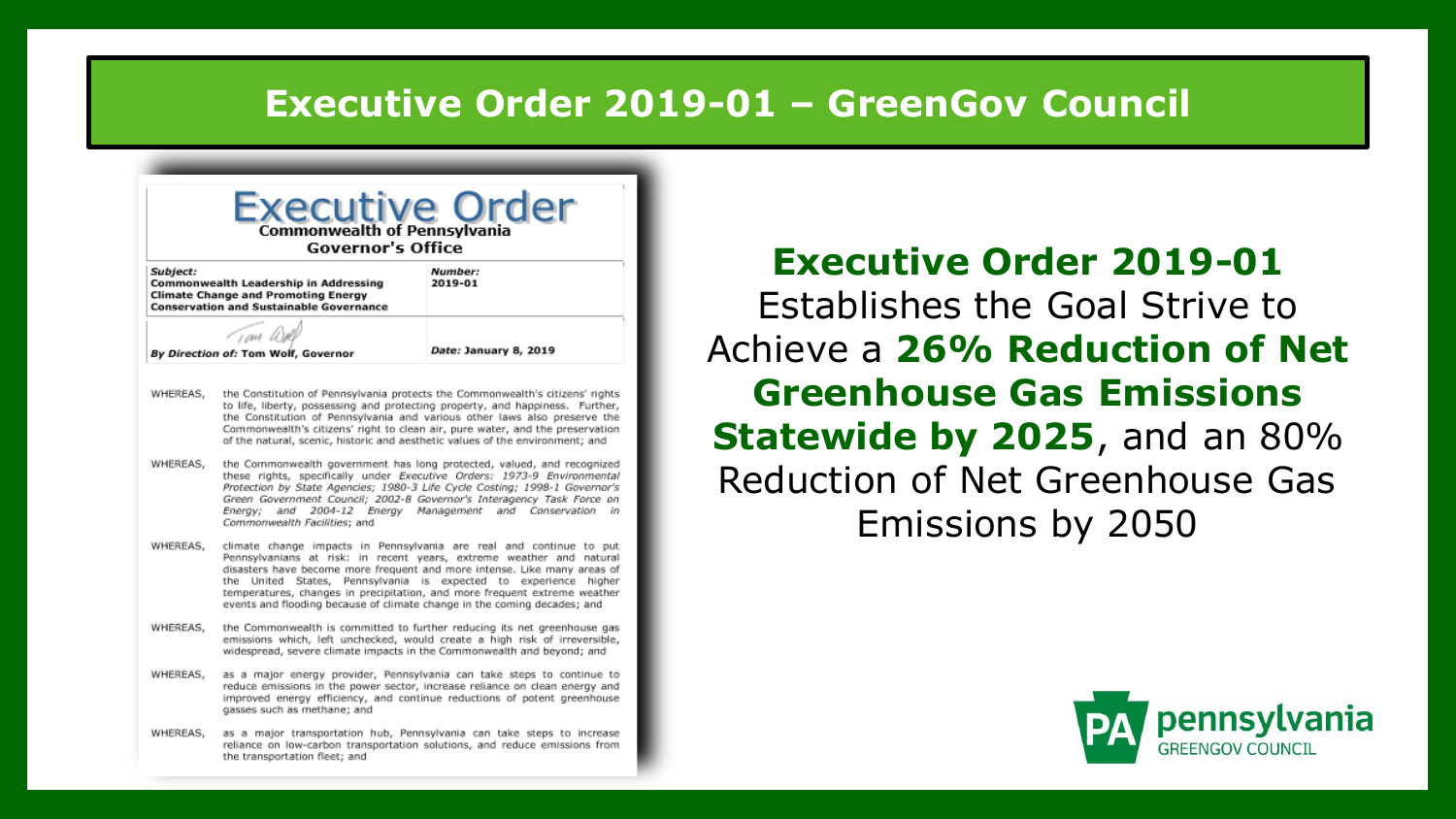# **Commonwealth Agency Goals – Lead-By-Example**

| <b>Reduce</b>  | • Overall energy consumption by 3% per year, and 21% by<br><b>2025 from 2017 levels;</b>                                                                       |
|----------------|----------------------------------------------------------------------------------------------------------------------------------------------------------------|
| <b>Replace</b> | • 25% of the state passenger fleet with Battery Electric<br><b>Vehicles and Plug-In Hybrid Electric Vehicles by 2025;</b>                                      |
| <b>Procure</b> | • Renewable energy to offset at least 40% of the<br>Commonwealth's annual electricity, and/or directly<br>purchase renewable power generation sited within PA; |
| <b>Build</b>   | . New buildings, major renovations, build to suit leased<br>buildings to high-performance building standards.                                                  |

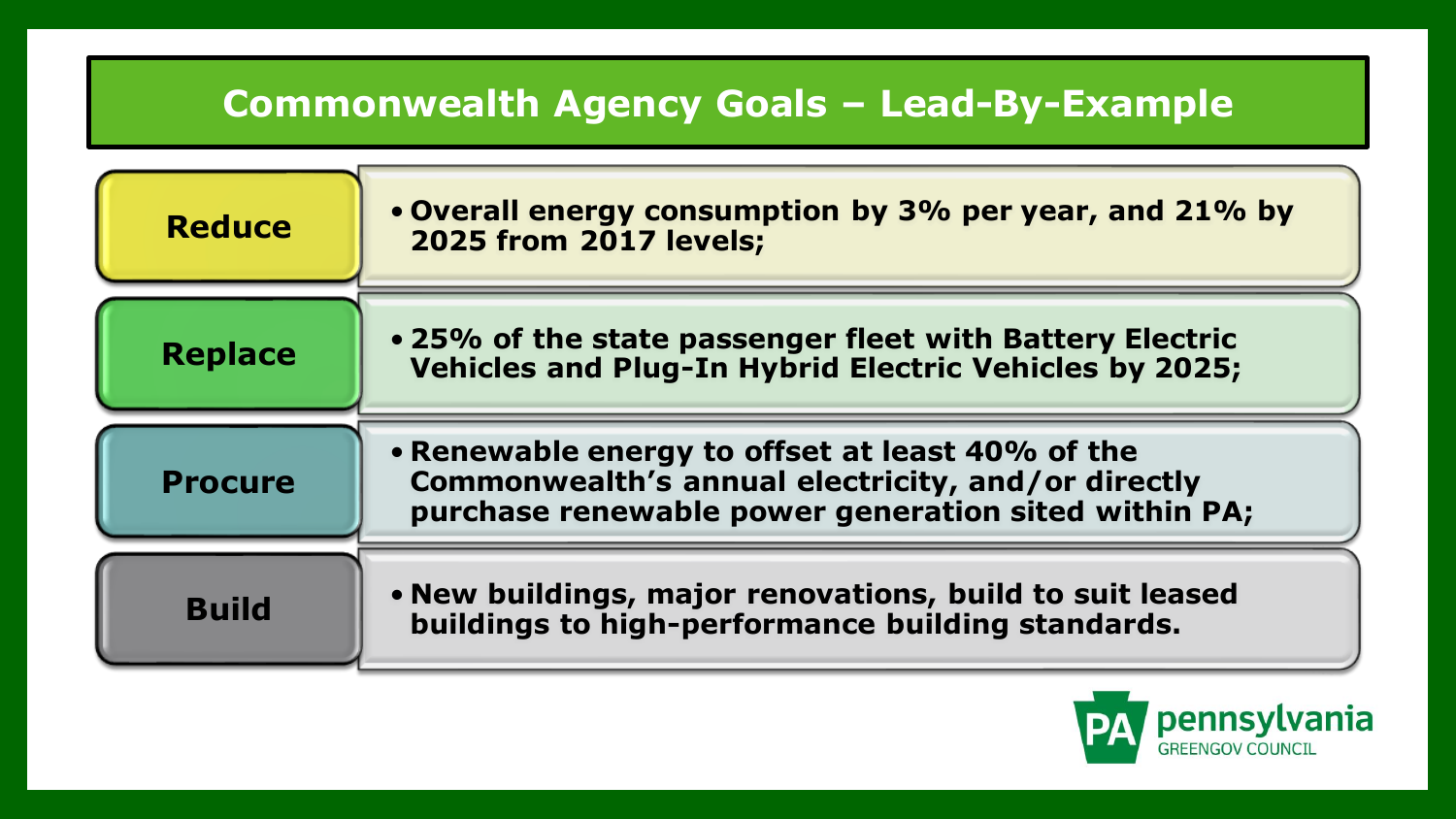#### **GreenGov Focus Group: EVs & EV Charging**

# **Mission & Purpose**

- **Cover the Benefits of Electric Vehicle Use**
- **Educate Decision Makers on Electric Vehicles and Charging**
- **Provide Foundation for Policy Development**
- **Track and Share Updates on Commonwealth Electrification**

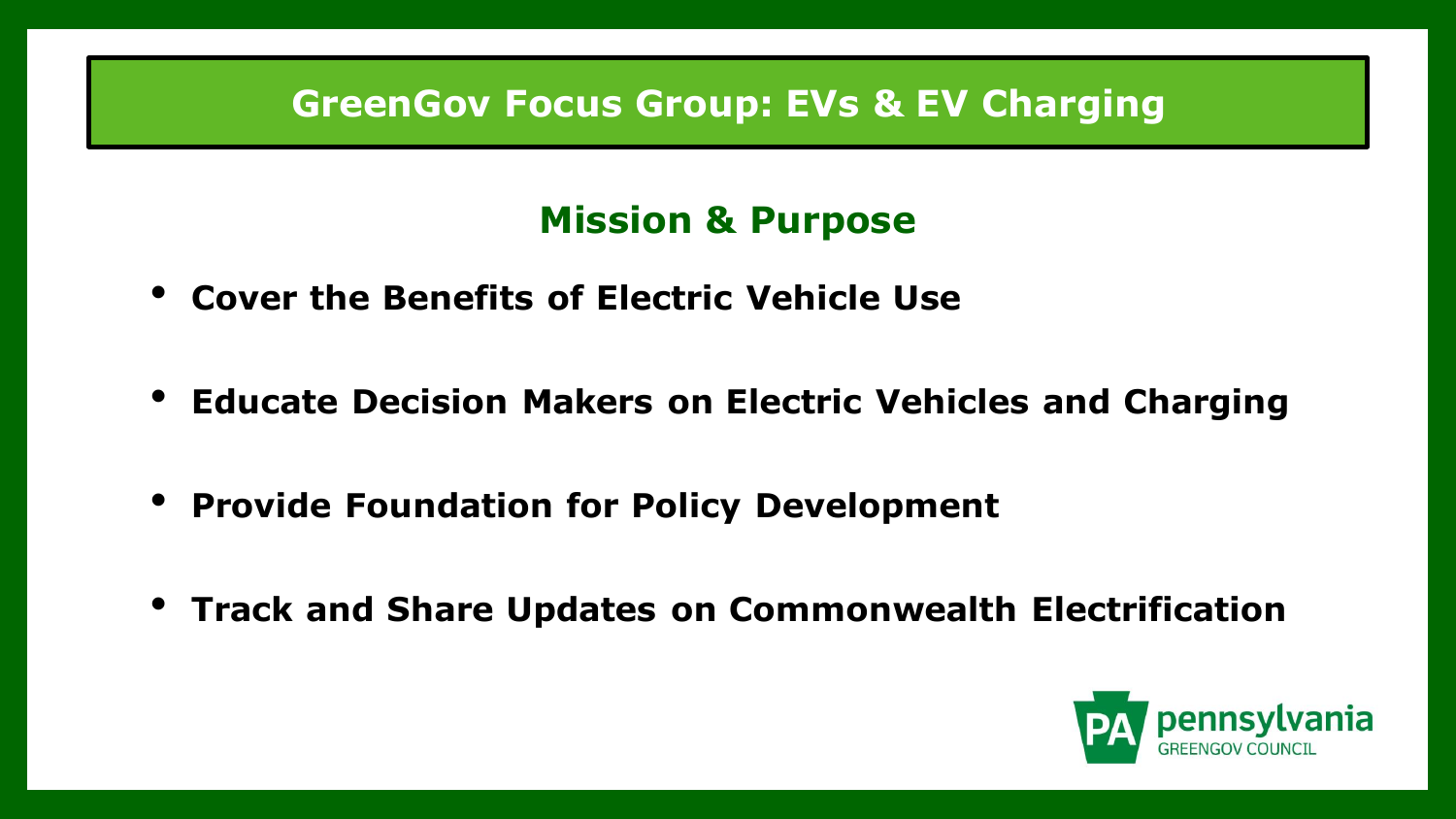#### **GreenGov Focus Group: EVs & EV Charging**



- **Developing Charging Delivery Tools** for the Procurement of Vehicle Chargers and Electric Vehicle Supply Equipment (EVSE)
- **Vehicle Charging Inclusion** into Facilities Construction Projects to Grow Our Infrastructure
- **Develop Educational Programs** to Familiarize Staff with EVs and their Benefits

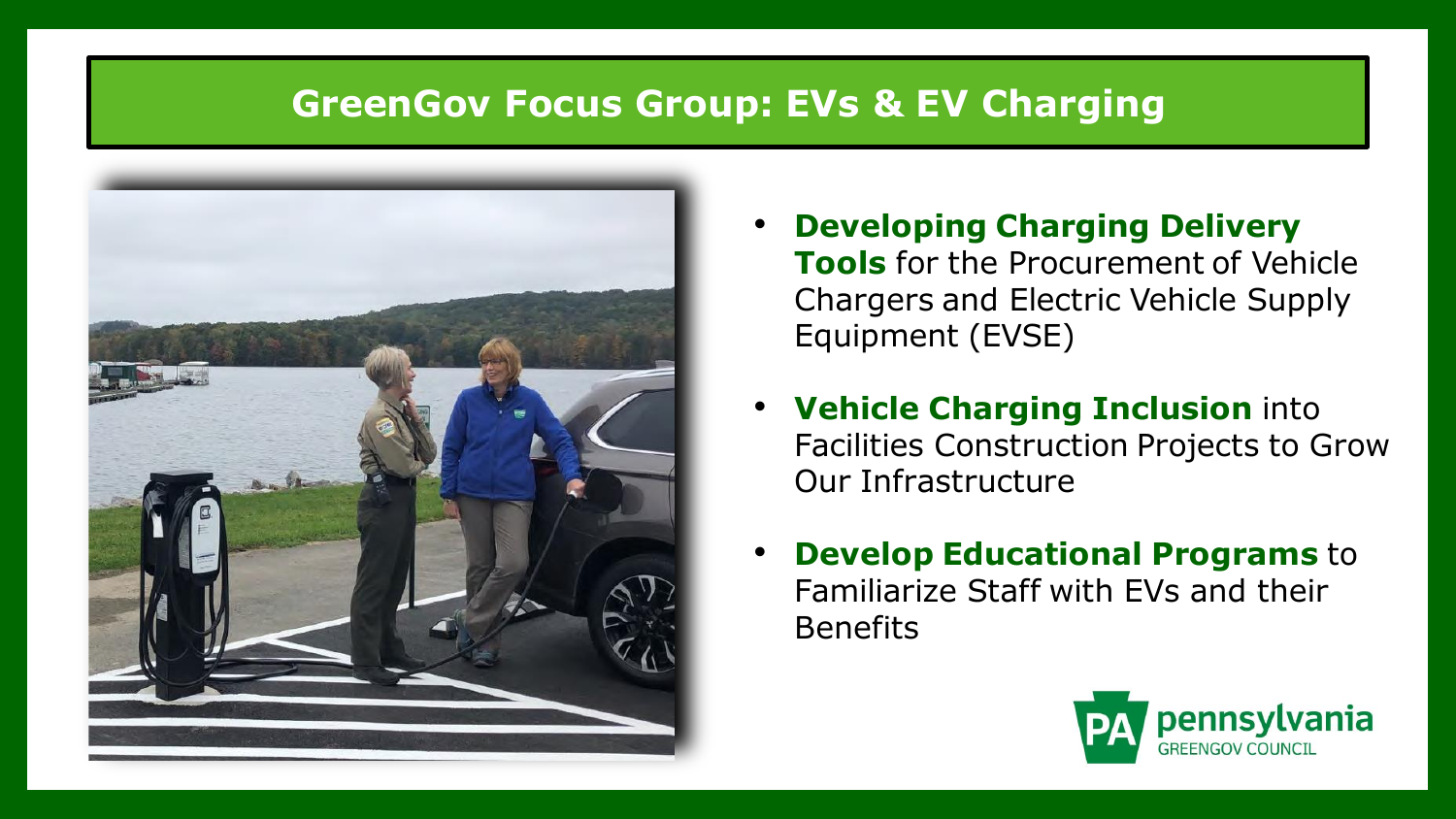# **EVs & EV Charging – Project Development**



#### *"Make 2022 a Robust EV Charging Delivery Year!"*

- **Identify Ideal Locations** for EV Charging Stations Based on Vehicle Assignments
- **Summarize Project Site Specifics** Including Equipment Needed & Installation Recommendations
- **EVSE Contract Now Available**  through DGS Procurement!

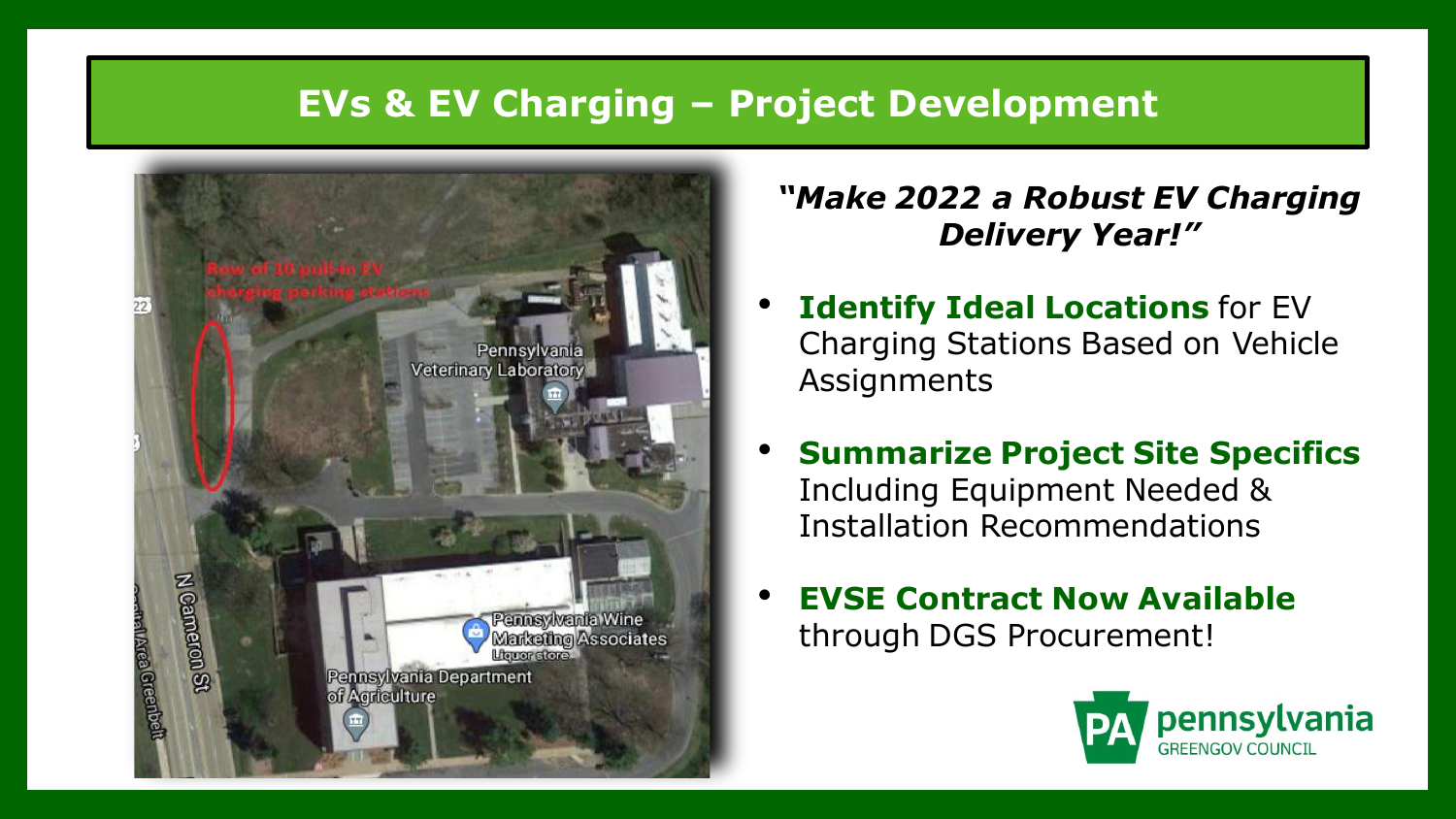# **Electric Vehicle Education - Benefits**

#### **Financial Savings**

- **Lower energy costs – kWh to gasoline**
- **Greatly improved mileage per gallon (MPG) or MPG equivalent**
- **Longer expected vehicle service life**

#### **Lower Emissions**

- **Battery only vehicles offer zero emissions**
- **Plug-in hybrid vehicles can offer zero emissions**
- **Hybrid vehicles offer greatly reduced emissions**

#### **Reduced Maintenance**

- **Longer intervals between service**
- **Regenerative braking yields longer brake life**
- **No engine service in battery only vehicles**

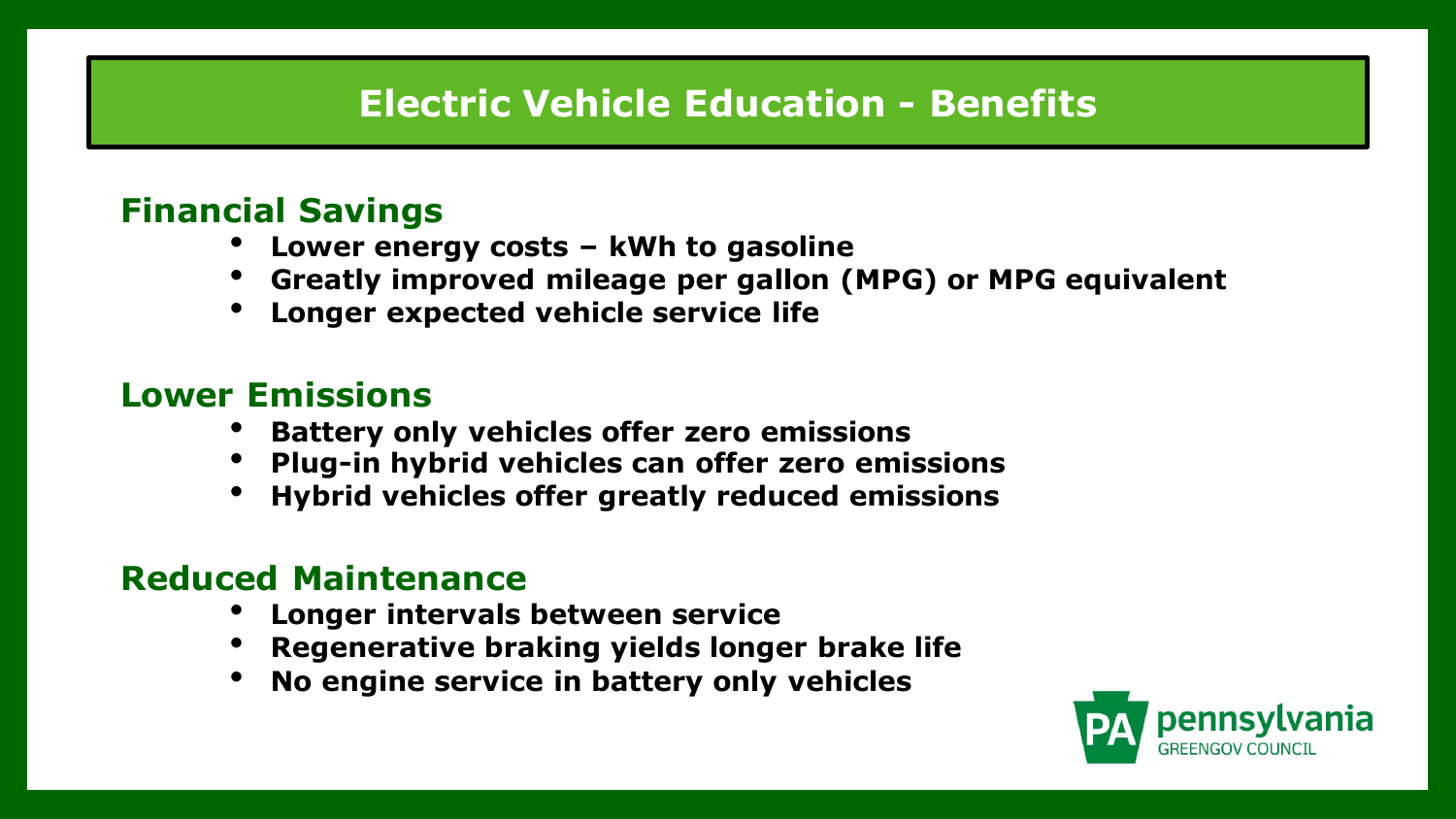# **Electric Vehicle Education - Types**

#### **Battery Electric Vehicle (BEV)**

- **Powered solely by an electric battery – no gasoline engine**
- **Plug-in charging only, can travel 100-300+ miles on battery**
- **Zero emissions**

# **Plug-In Hybrid Electric Vehicle (PHEV)**

- **Powered by an electric battery and gasoline engine**
- **Utilizes plug-in charging, can travel 10-50 miles on battery**
- **Low-emissions**

# **Hybrid Electric Vehicle (HEV)**

- **Powered by an electric battery and gasoline engine**
- **Cannot utilize plug-in charging, can travel 2-3 miles on battery**
- **Low emissions**

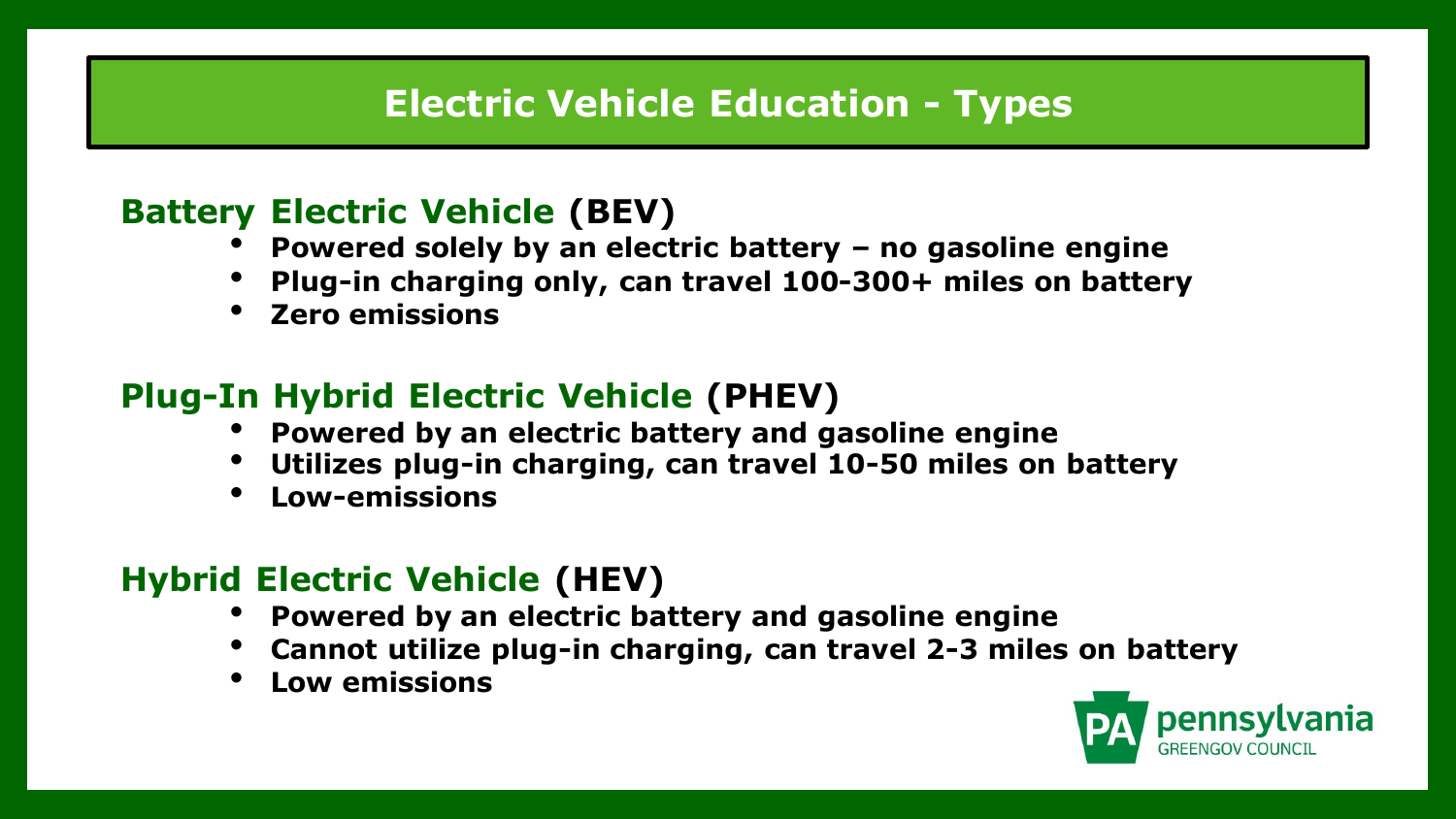# **Electric Vehicle Education – Charging Levels**

#### **Level 1**

- **Power provided by a standard 110V AC wall outlet**
- **Typical charging rate of 4-5 miles per hour of charge**
- **Not recommended for business use**

# **Level 2**

- **Power provided by a standard 208/240V AC outlet**
- **Typical charging rate of 12-30 miles per hour of charge**

# **DC Fast Charging**

- **Power provided by a high power 400-900V DC circuit**
- **Typical charging rate of 3-20 miles per minute of charge**

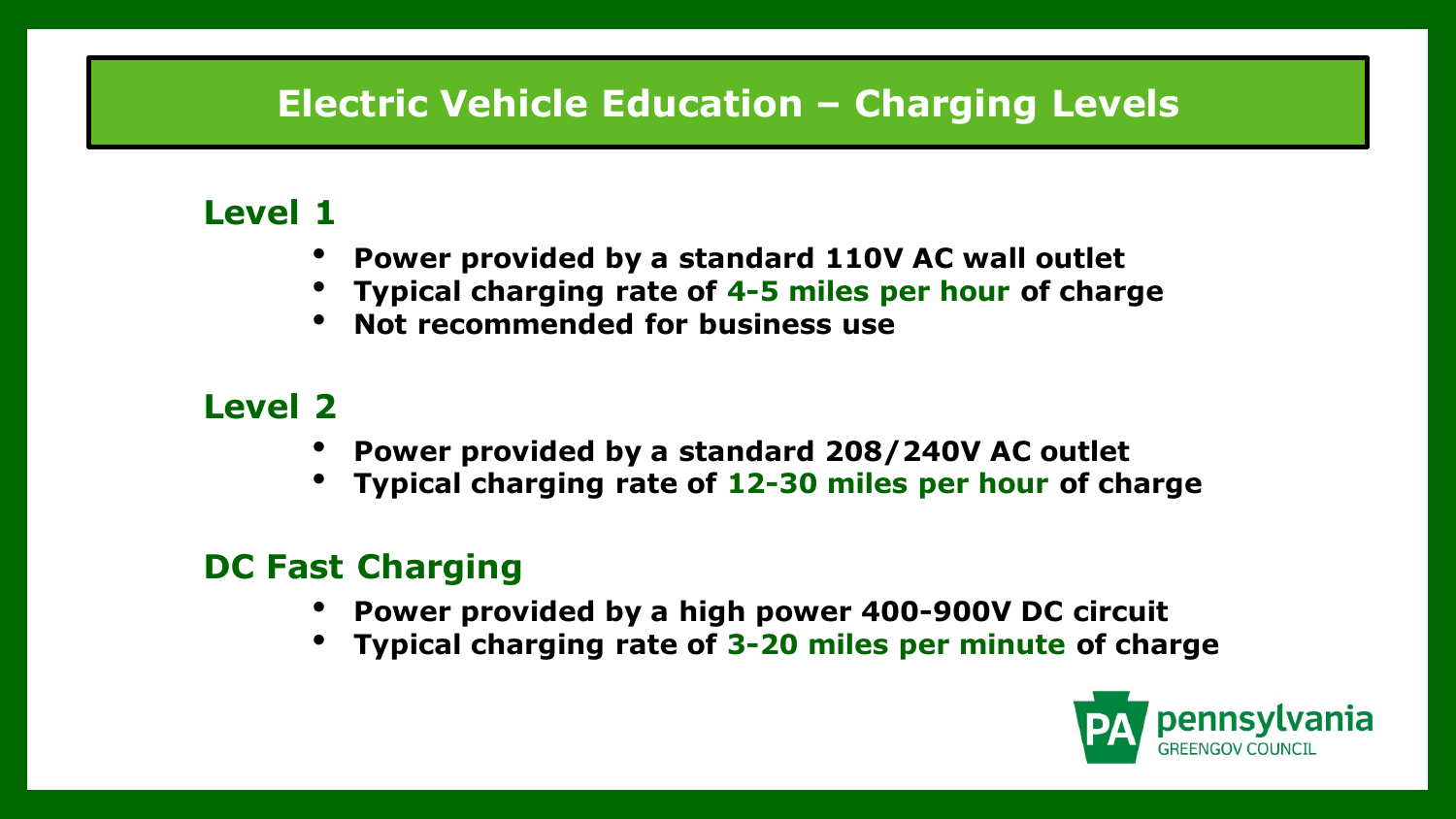# **Electric Vehicle Education – Charging Best Uses**

#### **Level 2**

- **BEV overnight charging**
- **Opportunity charging when dwell time is greater than an hour**
- **Pool vehicle charging**

#### **DC Fast Charging**

- **Charging during long-distance travel**
- **Meeting demands of quick charging needs**
- **Medium & heavy-duty fleet vehicle charging**

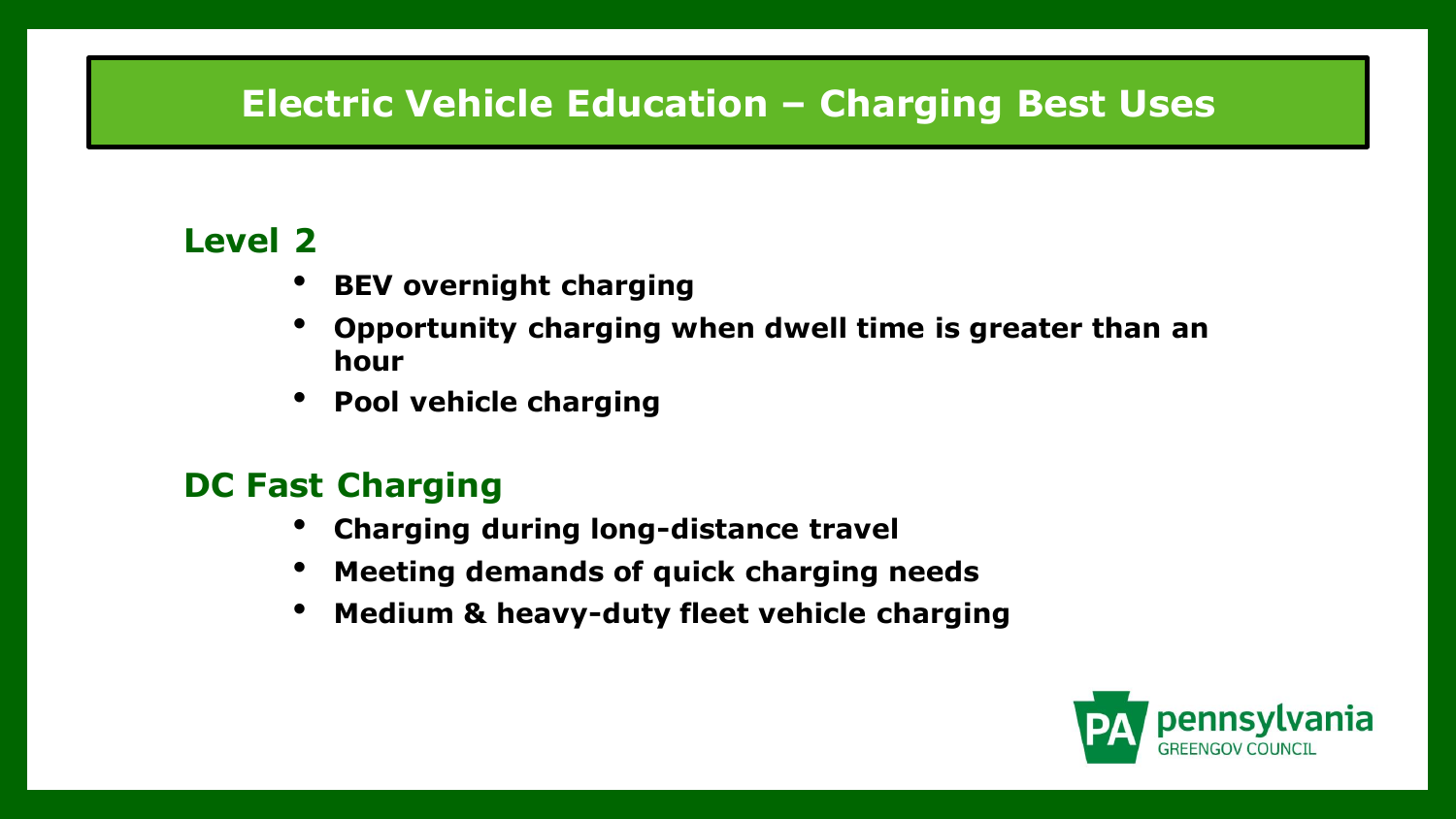# **Electric Vehicle Education – Charging Plug Types**

#### **SAE J1772 Connector (J-Plug)**

- **Standard in all plug-in vehicles sold in North America (excluding Tesla)**
- **Supports Level 1 & Level 2 charging**

# **Combined Charging System (CCS)**

- **Utilizes J-Plug in addition to 2 high speed charging pins**
- **Supports DC Fast Charging**
- **CCS is becoming the industry standard**

#### **CHAdeMO**

- **Formed through partnership of Japanese manufacturers**
- **Supports DC Fast Charging**
- **May be phased out in the US**









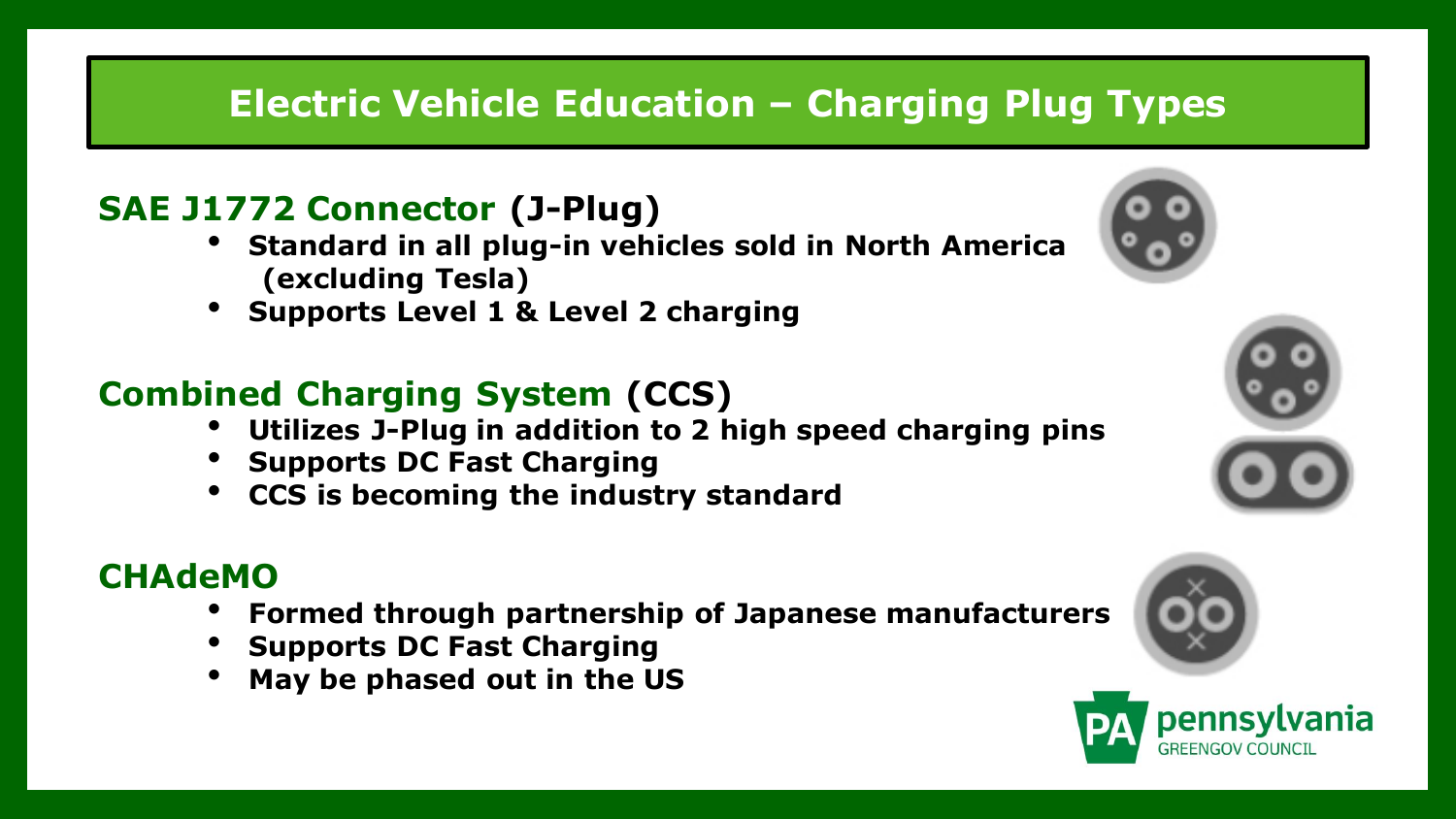# **Electric Vehicles – Charging Limitations & Considerations**

- **Vehicles have varied on-board charging limitations**
- **Charging infrastructure investments have impacts on charging times, vehicle choices and policy decisions**
- **Incorporation of retail sector DC Fast Charging into business operations is critical to increased EV successes**

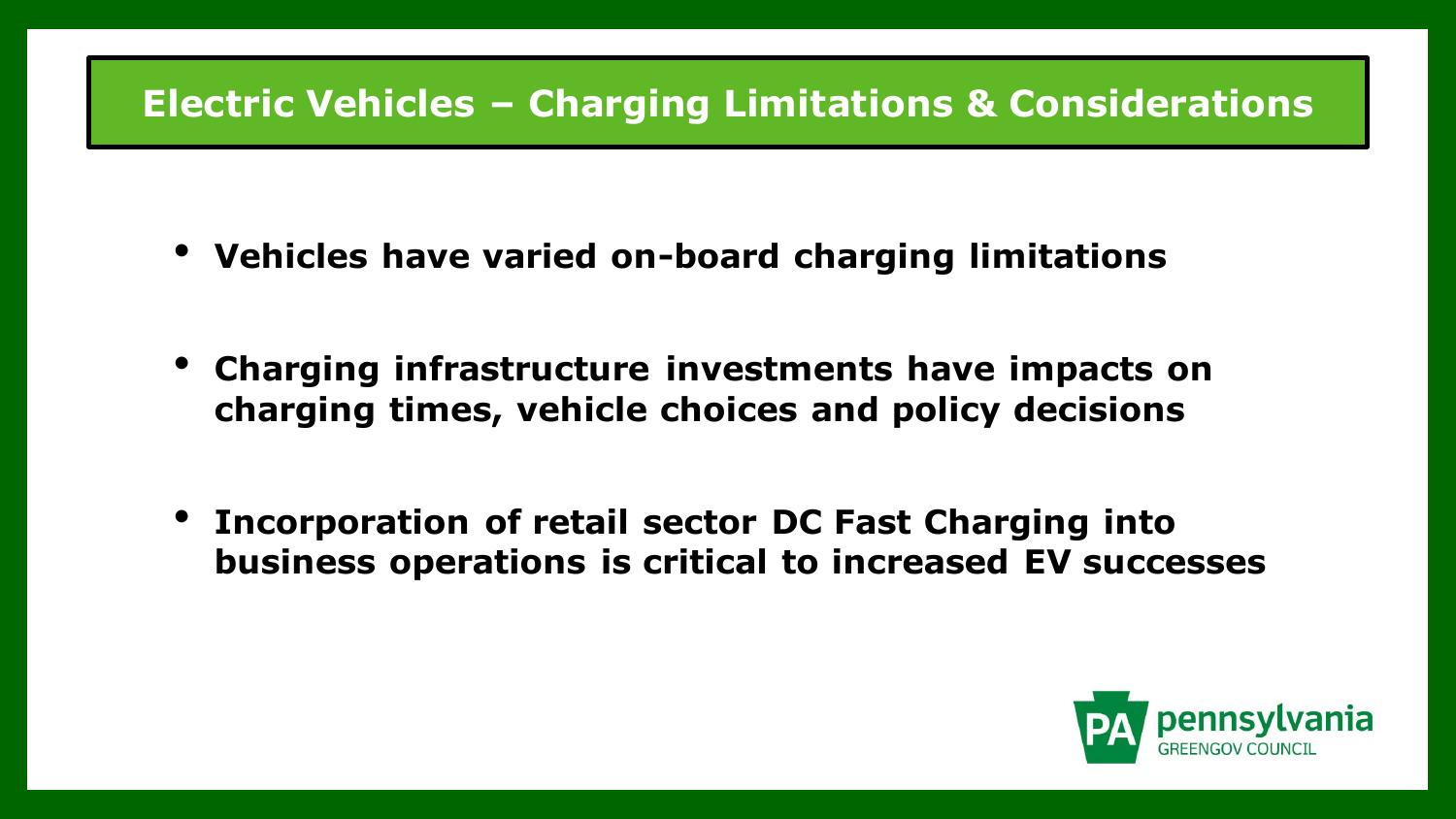# **Electric Vehicle Education – Full Charging Times**

| <b>Level 2 Full Charge Times</b>                                                                                     |                   |           |           |  |  |  |  |
|----------------------------------------------------------------------------------------------------------------------|-------------------|-----------|-----------|--|--|--|--|
| <b>19.2 kW</b><br><b>9.6 kW</b><br><b>7.2 kW</b><br><b>Model</b><br><b>100 Amp</b><br><b>40 Amp</b><br><b>50 Amp</b> |                   |           |           |  |  |  |  |
| <b>Chevrolet Bolt</b><br><b>9 Hours</b>                                                                              |                   | 8.5 Hours | 8.5 Hours |  |  |  |  |
| <b>Ford F-150</b>                                                                                                    | <b>13.5 Hours</b> | 10 Hours  | 5 Hours   |  |  |  |  |

- **Chevrolet Bolt is limited to 7.7 kW Level 2 charging**
- **Ford F-150 can accept up to 19.2 kW Level 2 charging**
- **Note that pricing differences between charging equipment with higher output is negligible**

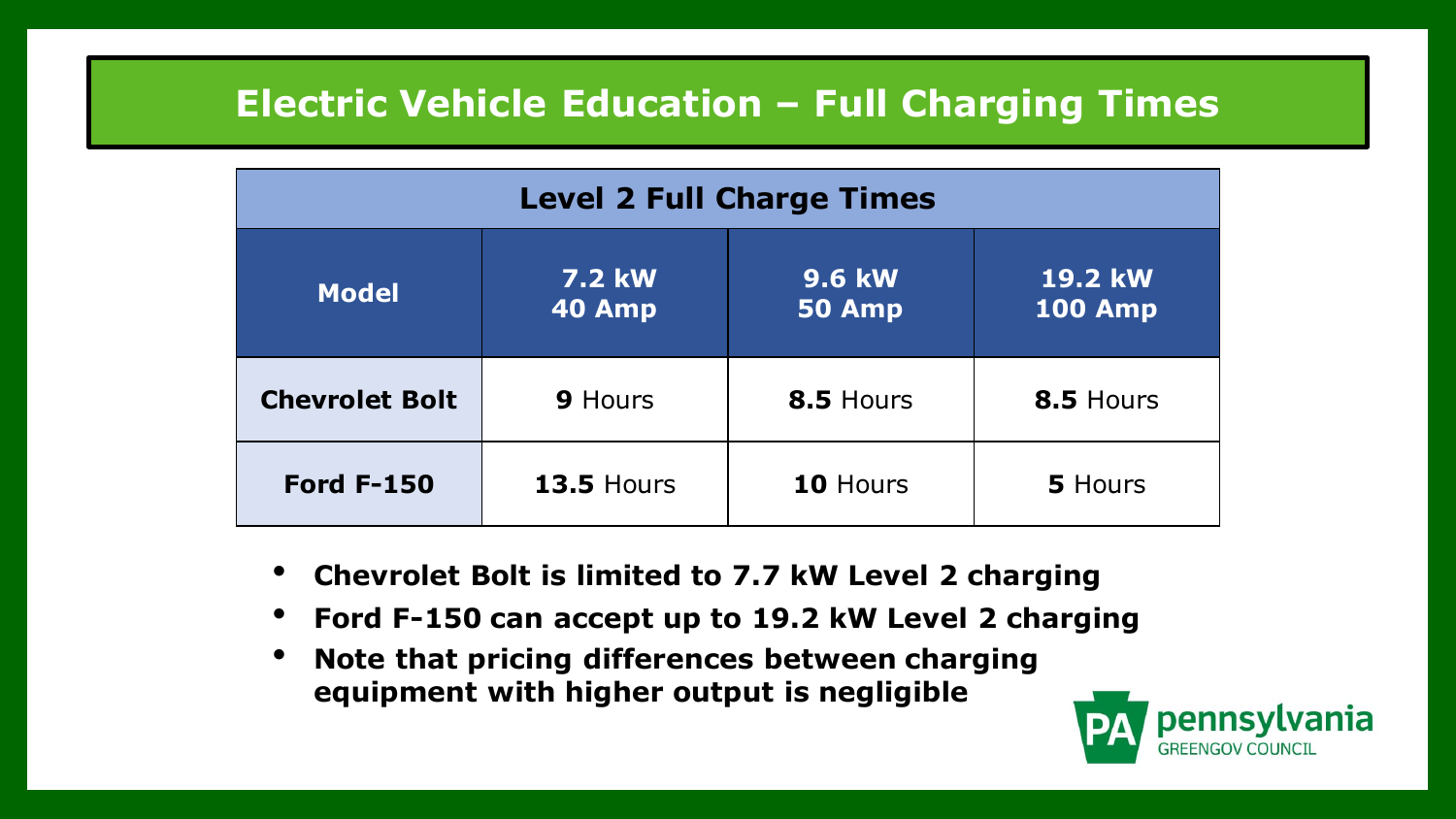# **Electric Vehicle Education – Charging Rates**

|                                 |                                                                                                           | <b>Vehicle Battery Data</b> | <b>Maximum Charge Rate</b> |                                     |                                            |  |
|---------------------------------|-----------------------------------------------------------------------------------------------------------|-----------------------------|----------------------------|-------------------------------------|--------------------------------------------|--|
| <b>Model</b>                    | <b>Vehicle</b><br><b>Battery</b><br><b>Range</b><br><b>Capacity</b><br><b>Efficiency</b><br>(Full Charge) |                             |                            | <b>Level 2</b>                      | <b>DC Fast Charging</b>                    |  |
| <b>Chevrolet</b><br><b>Bolt</b> | <b>65 kWh</b>                                                                                             | 259 Miles                   | 4 Miles/kWh                | $7.7 \text{ kW}$<br>30.6 Miles/Hour | <b>55 kW</b><br>36.5 Miles/10 Min.         |  |
| <b>Ford F-150</b>               | <b>98 kWh</b>                                                                                             | <b>230 Miles</b>            | 2.3 Miles/kWh              | <b>19.2 kW</b><br>45.0 Miles/Hour   | <b>150 kW</b><br><b>58.7 Miles/10 Min.</b> |  |

- **The Ford F-150 has a larger battery but is less efficient due to its size**
- **The Chevrolet Bolt has a greater range but cannot charge as quickly**
- **DC Fast Charging delivers dramatically faster charging rates**
- **Highest kW delivery should be considered when delivering charging stations**

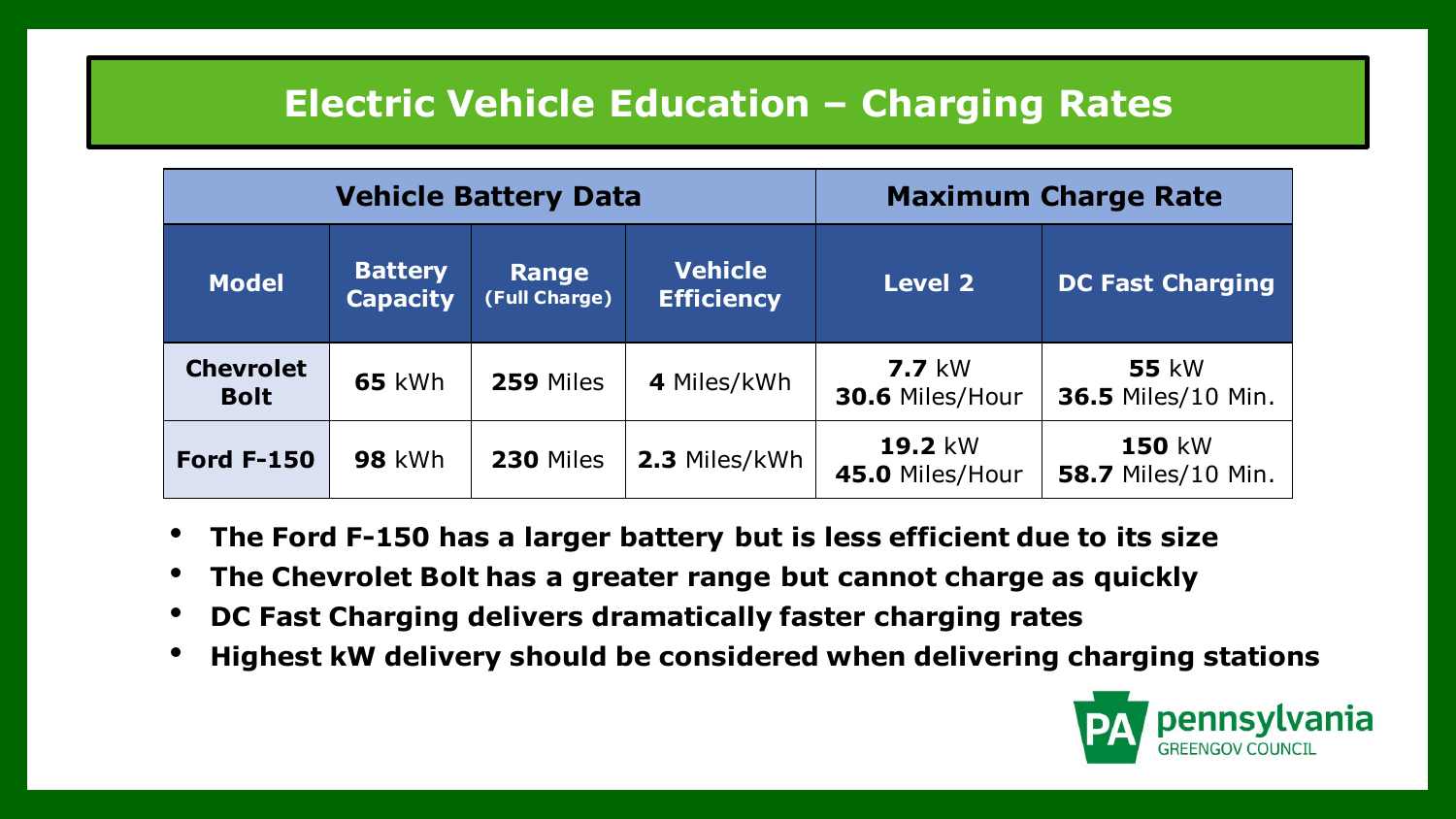# **Electric Vehicle Education – Retail DC Fast Charging**

| <b>Miles Gained in 30 Minute Charge</b> |                                    |                                          |  |  |  |  |
|-----------------------------------------|------------------------------------|------------------------------------------|--|--|--|--|
| <b>Model</b>                            | <b>DC Fast Charging</b><br>(55 kW) | <b>DC Fast Charging</b><br>$(150$ kW $)$ |  |  |  |  |
| <b>Chevrolet Bolt</b>                   | <b>110 Miles</b>                   | <b>110 Miles</b>                         |  |  |  |  |
| <b>Ford F-150</b>                       | <b>65 Miles</b>                    | <b>176 Miles</b>                         |  |  |  |  |

- **Chevrolet Bolt is limited to 55 kW DC Fast Charging**
- **Highest rate DC Fast Charging chargers should be utilized for the F-150**

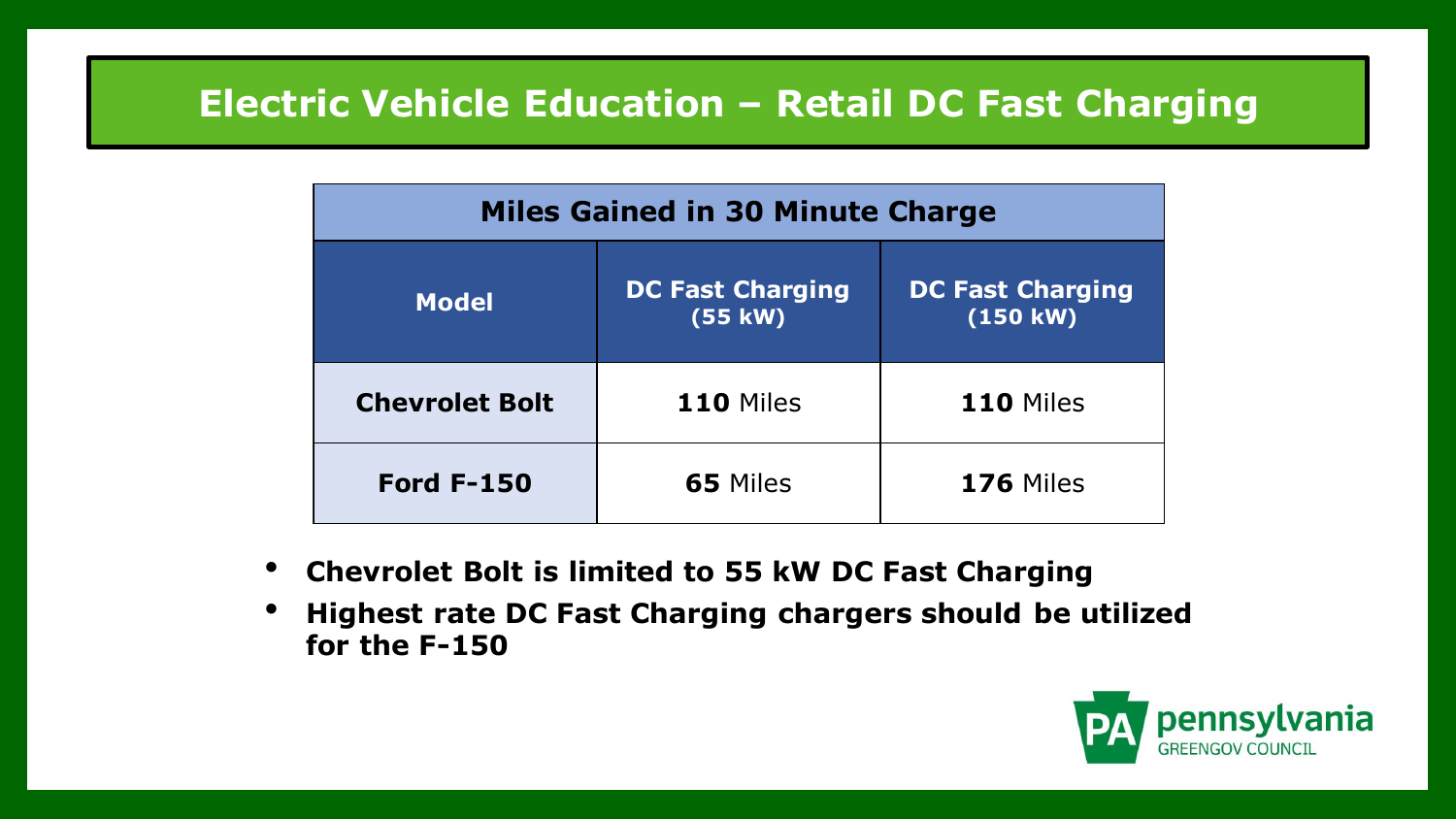# **Electric Vehicle Education – Business Use**

#### **Daily Trip Use**

- **Vehicle should be plugged in overnight to be fully charged for morning travel** 
	- **Level 2 charging is recommended for this use**
	- **Charger will shut itself off when battery is full**
- **One-way trip distance should be less than half of the vehicle's total range, unless:**
	- **The driver knows they can stop at a DC Fast Charging location**
	- **Level 2 charging is available at the driver's destination**

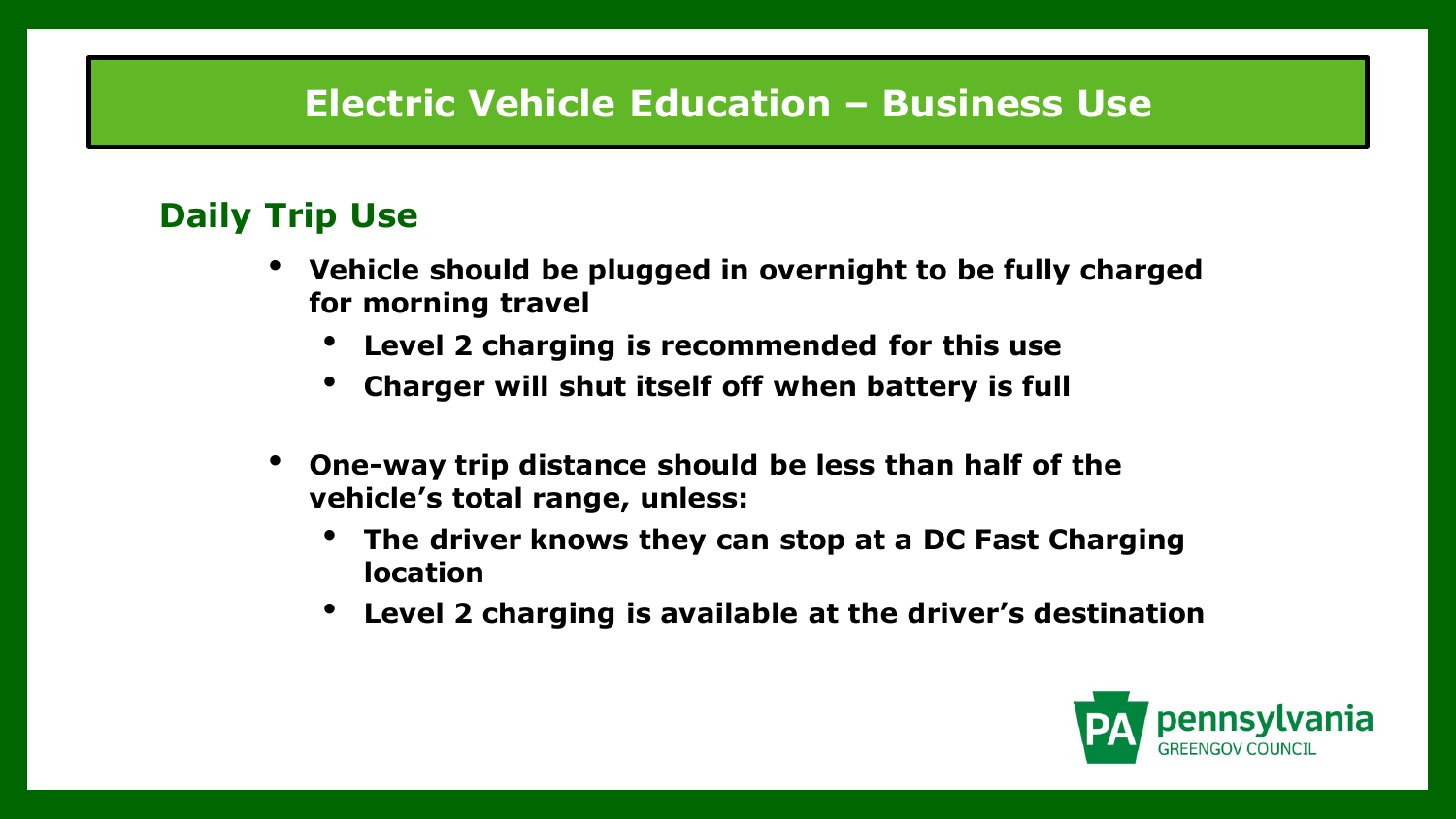# **Electric Vehicle Education – Business Use**

#### **Overnight Trip Use**

- **Drivers can easily cover longer trips by utilizing charging maps, apps and tools such as:**
	- **PennDOT's 511pa.gov for publicly accessible charging locations along the route**
	- **Others such as: ElectrifyAmerica, PlugShare & vehicle on-board charging maps**
- **Drivers should NOT go out of their way for Level 2 charging unless necessary as it necessitates longer wait times than DC Fast Charging**
	- **Level 2 charging cannot provide range as quickly as DC Fast Charging**
	- **Level 2 charging may be utilized once at your destination**

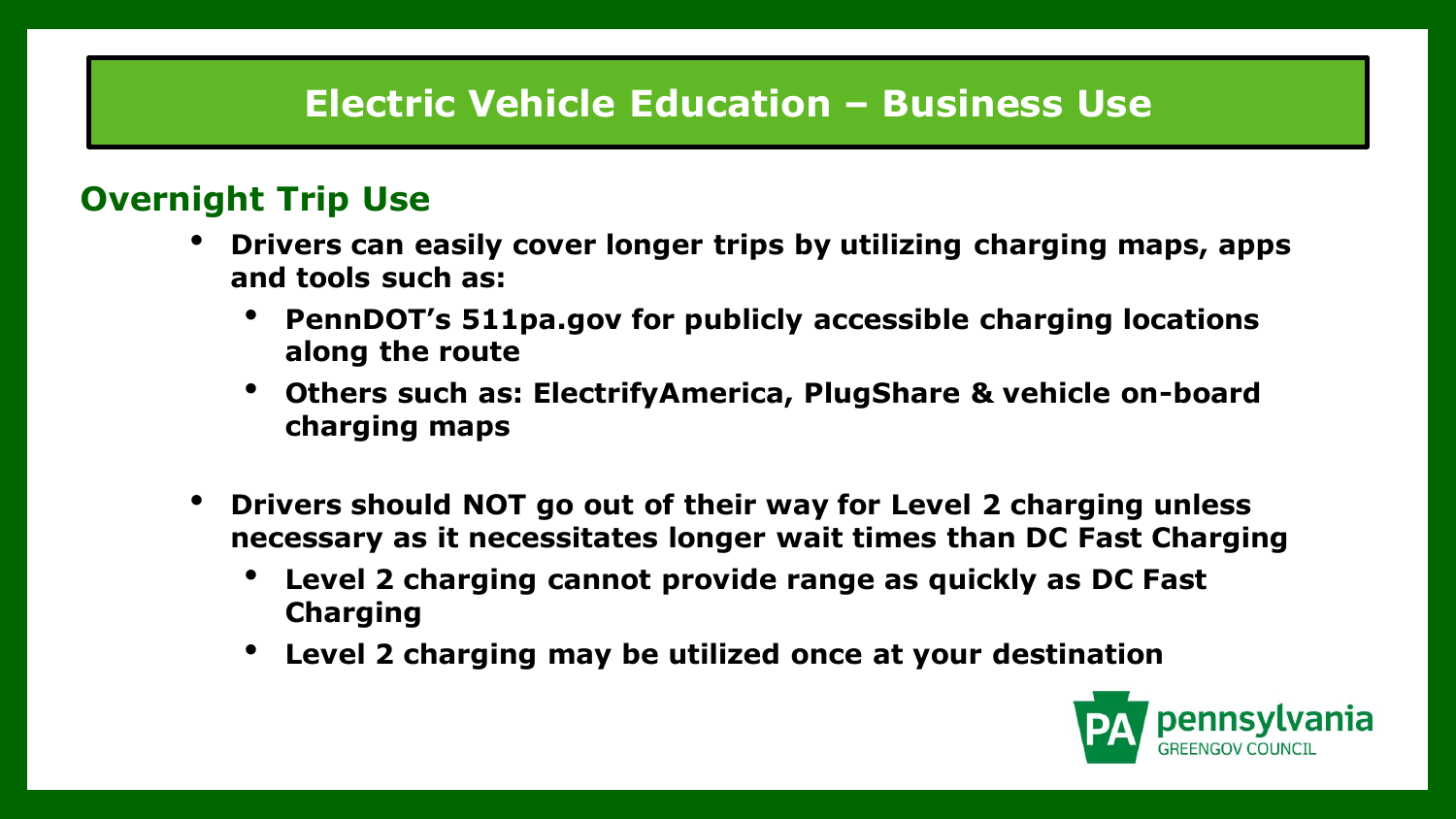# **Electric Vehicle Education – Infrastructure**

#### **Charging Station Projects**

- **Deliver projects in facilities with large numbers of owned fleet vehicles**
- **Select electrical equipment & conduit to support future growth**
- **Select charging equipment with the highest charge rates possible**
- **When upgrading building electrical systems, plan for future EV charging needs**

# **Agency Sharing**

- **Encouraged when charging stations are accessible**
- **Encouraged when other agencies visit for meetings**
- **1 hour of guest charge may cost a quarter!**

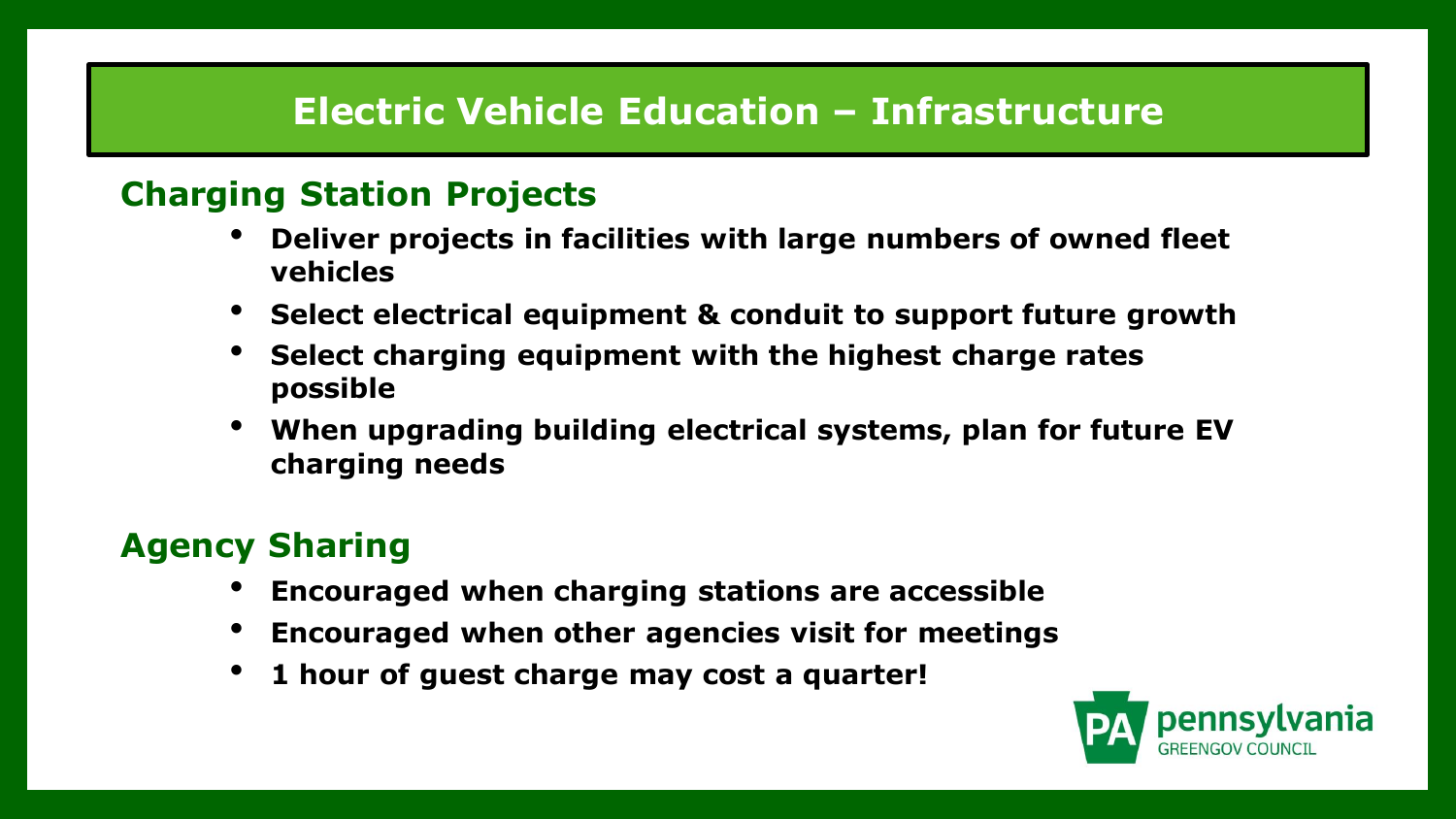# **Electric Vehicle Education – Infrastructure**

#### **DEP Charging Rebates**

- **Current rebate: \$3,000 per plug or 50% of project cost (Based on whichever is the lesser cost)**
- **Must apply for rebates PRIOR to project start**
- **Cap of \$100,000 per applicant**

#### **Networked Charging**

- **Networked capability and 3rd party contracts add significant costs to charging projects**
- **Network alternatives should be considered such as Wi-Fi capability**
- **The Commonwealth cannot "vend" good & services such as power**

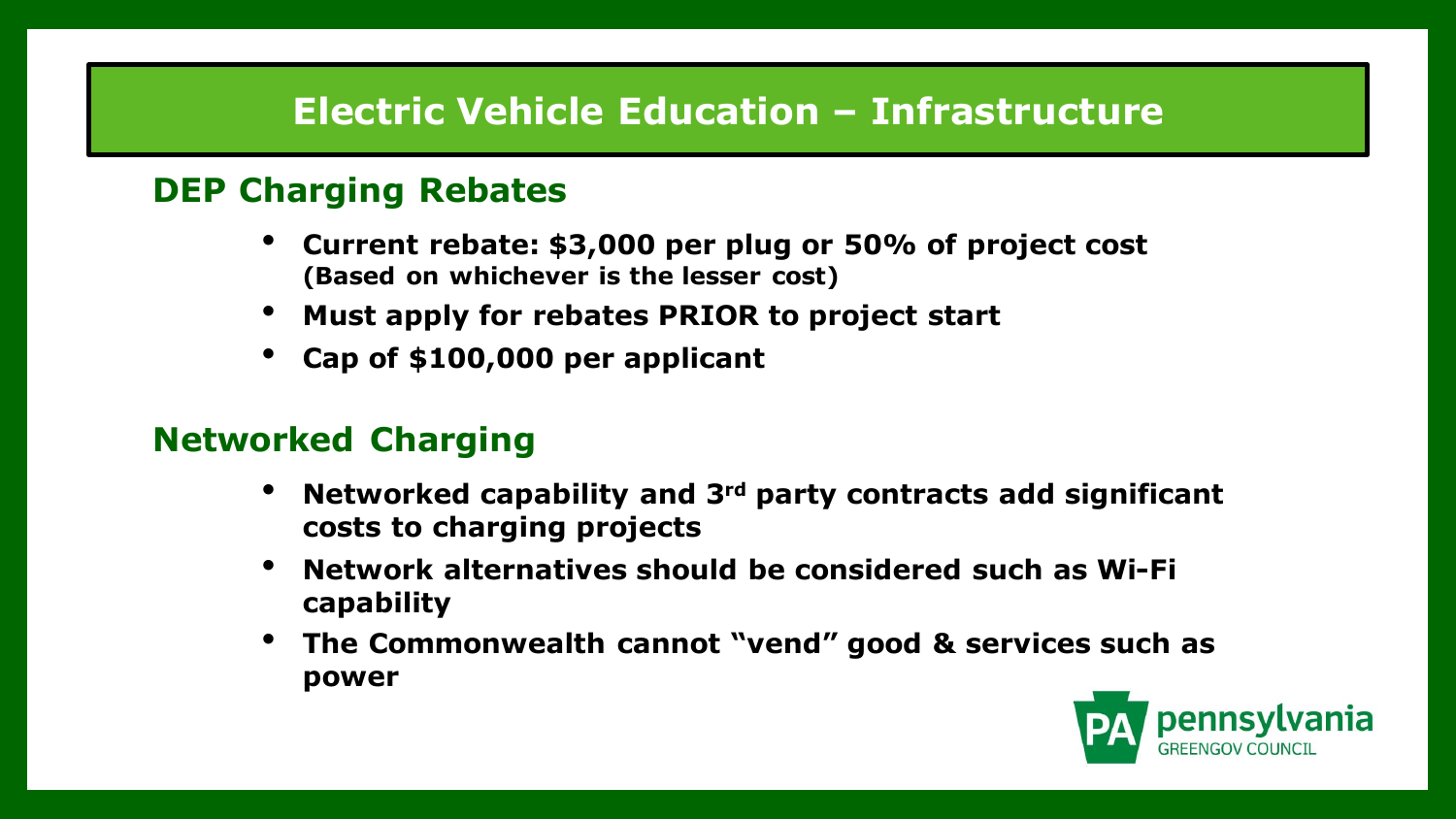# **Electric Vehicle Education – Payments & Billing**

#### **Retail Payments**

- **Bureau of Vehicle Management is working with vendors on fleet payment solutions**
- **Payment cards, fobs and smart phone apps are all being considered**
- **No timeframe is currently set as the market is rapidly changing as charging networks expand**

#### **Commonwealth-Owned Chargers**

- **Agency to agency charger sharing is strongly encouraged**
- **Agency to agency billing or funds transfers are not recommended due to low cost of charging**
- **Chargers not available for personal use vehicles**

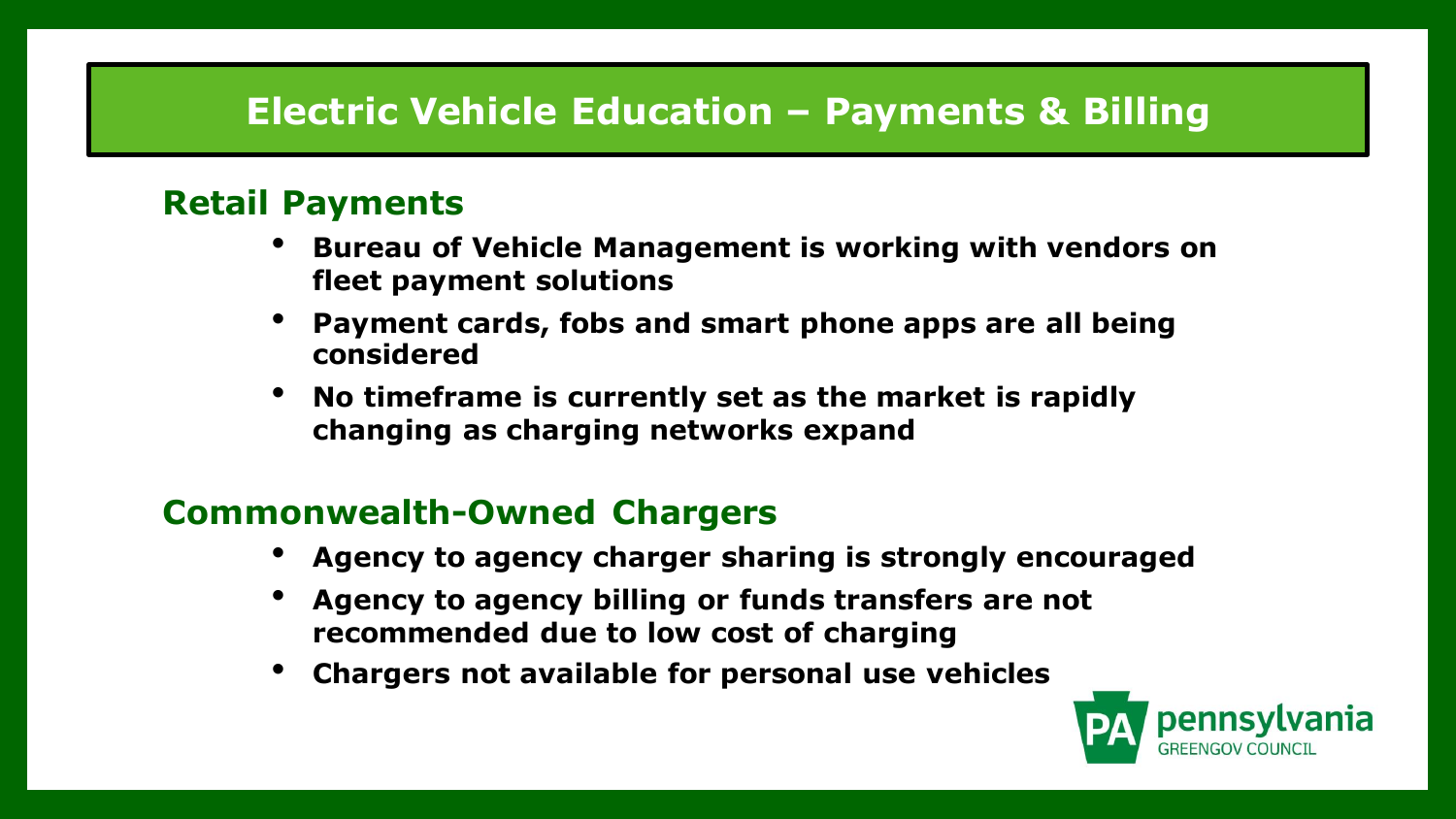

#### **Charging Plug Annual Delivery Projected 963 Unit Goal**

#### **EV Plug Delivery Status**

| <b>Charging Plug Annual Delivery</b><br>' pennsylvania<br><b>PA</b><br><b>Projected 963 Unit Goal</b><br><b>GREENGOV COUNCIL</b> |       |       |       |        |        | <b>EV Plug</b><br><b>Delivery Status</b> |      |           |            |
|----------------------------------------------------------------------------------------------------------------------------------|-------|-------|-------|--------|--------|------------------------------------------|------|-----------|------------|
| <b>Year</b>                                                                                                                      | 2019  | 2020  | 2021  | 2022   | 2023   | 2024                                     | 2025 | Count/    | Percentage |
| <b>Count</b>                                                                                                                     | 18    | 1     | 55    | 180    | 250    | 250                                      | 209  | 74 of 963 | 7.68%      |
| Percentage<br><b>Complete</b>                                                                                                    | 1.87% | 1.97% | 7.68% | 26.38% | 52.34% | 78.30%                                   | 100% |           |            |





**2021 Progress: 74 Plugs Total**

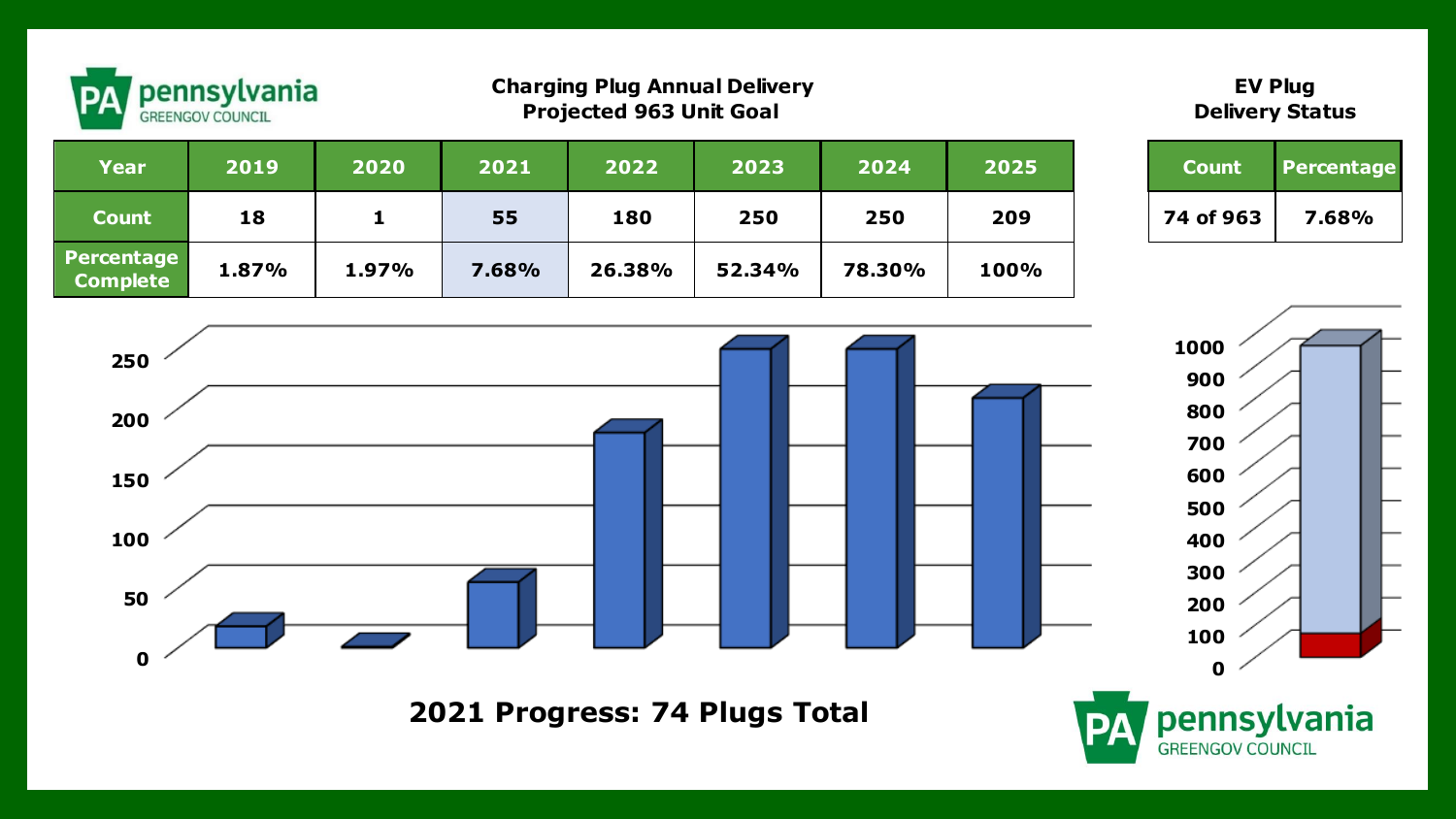# **EVs & EV Charging – High Efficiency Vehicles**

| pennsylvania<br>DEPARTMENT OF GENERAL SERVICES |      |             | <b>Bureau of Vehicle Management</b><br><b>Low-Emission Vehicles on State Contract</b> |               |                    |  |
|------------------------------------------------|------|-------------|---------------------------------------------------------------------------------------|---------------|--------------------|--|
| <b>Segment</b>                                 | Year | <b>Make</b> | <b>Model</b>                                                                          | <b>Fuel</b>   | <b>Procurement</b> |  |
|                                                | 2022 | Chevrolet   | <b>Bolt EUV</b>                                                                       | <b>BEV*</b>   | New <sup>##</sup>  |  |
|                                                | 2022 | Chevrolet   | <b>Bolt EV</b>                                                                        | <b>BEV*</b>   | Carryover          |  |
|                                                | 2022 | Honda       | <b>Accord EX Hybrid</b>                                                               | HEV           | New <sup>##</sup>  |  |
|                                                | 2022 | Honda       | Accord Hybrid                                                                         | HEV           | Carryover          |  |
| <b>Compact/Midsize Sedan</b>                   | 2022 | Honda       | Insight Hybrid                                                                        | HEV           | New <sup>xx</sup>  |  |
| (10)                                           | 2022 | Nissan      | Leaf S                                                                                | <b>BEV*</b>   | New <sup>##</sup>  |  |
|                                                | 2022 | Nissan      | Leaf S Plus                                                                           | <b>BEV*</b>   | New**              |  |
|                                                | 2022 | Nissan      | Leaf SL Plus                                                                          | <b>BEV*</b>   | New <sup>xx</sup>  |  |
|                                                | 2022 | Nissan      | Leaf SV                                                                               | <b>BEV*</b>   | New <sup>##</sup>  |  |
|                                                | 2022 | Nissan      | Leaf SV Plus                                                                          | <b>BEV*</b>   | New <sup>##</sup>  |  |
|                                                | 2022 | Ford        | <b>Escape 4dr</b>                                                                     | <b>HEV</b>    | Carryover          |  |
|                                                | 2022 | Ford        | <b>Escape 4dr</b>                                                                     | PHEV*         | Carryover          |  |
| Small/Medium SUV                               | 2022 | Ford        | Mustang Mach-E 4dr                                                                    | <b>BEV*</b>   | New <sup>##</sup>  |  |
| (6)                                            | 2022 | Honda       | <b>CR-V Hybrid</b>                                                                    | <b>HEV</b>    | New <sup>##</sup>  |  |
|                                                | 2022 | Jeep        | Wrangler 2-door eTorque                                                               | HEV           | New <sup>er</sup>  |  |
|                                                | 2022 | Jeep        | Wrangler 4-door eTorque                                                               | <b>HEV</b>    | New**              |  |
| Mini-Van (1)                                   | 2022 | Chrysler    | Pacifica Hybrid                                                                       | PHEV*         | Carryover          |  |
| Large SUV (1)                                  | 2022 | Ford        | <b>Explorer 4dr</b>                                                                   | <b>HEV</b>    | Carryover          |  |
|                                                | 2022 | Ford        | F-150 Lightning SC                                                                    | <b>BEV*</b>   | New <sup>**</sup>  |  |
|                                                | 2022 | Ford        | F-150 SuperCrew Hybrid                                                                | <b>HEV</b>    | New <sup>er</sup>  |  |
|                                                | 2022 | Ford        | F-250 Regular Cab XL                                                                  | Gas, CNG, Pro | Carryover          |  |
| <b>Light Duty Pickup Truck</b>                 | 2022 | Ford        | F-250 SuperCrew XL                                                                    | Gas.CNG.Pro   | New <sup>**</sup>  |  |
| (8)                                            | 2022 | Ford        | <b>Maverick SuperCrew</b>                                                             | <b>HEV</b>    | New <sup>##</sup>  |  |
|                                                | 2022 | Ram         | 1500 Crew Cab eTorque                                                                 | <b>HEV</b>    | New**              |  |
|                                                | 2022 | Ram         | 1500 Quad Cab eTorque                                                                 | <b>HEV</b>    | New**              |  |
|                                                | 2022 | Ram         | 1500 Quad Cab HFE eTorque                                                             | <b>HFV</b>    | Carryover          |  |
| <b>Medium Duty Pickup Truck</b>                | 2022 | Ford        | F-350 Regular Cab XL SRW                                                              | Gas.CNG.Pro   | New <sup>xx</sup>  |  |
| (2)                                            | 2022 | Ford        | F-350 SuperCrew XL SRW                                                                | Gas.CNG.Pro   | New <sup>##</sup>  |  |
|                                                | 2022 | Ford        | E-TRANSIT 350 High Roof                                                               | <b>BEV*</b>   | New <sup>**</sup>  |  |
| <b>Cargo Van</b>                               | 2022 | Ford        | E-TRANSIT 350 Low Roof                                                                | <b>BEV*</b>   | New <sup>##</sup>  |  |
| (3)                                            | 2022 | Ford        | E-TRANSIT 350 Medium Roof                                                             | <b>BEV*</b>   | New <sup>##</sup>  |  |
| <b>Chassis Cab Van</b>                         | 2022 | Ford        | E-TRANSIT 350                                                                         | <b>BEV*</b>   | New <sup>xx</sup>  |  |
| (2)                                            | 2022 | Ford        | E-TRANSIT 350 SRW                                                                     | <b>BEV*</b>   | New <sup>**</sup>  |  |
|                                                | 2022 | Ford        | F-550 Regular Cab XL                                                                  | Gas, CNG, Pro | New <sup>xx</sup>  |  |
| <b>Chassis Cab Truck</b><br>(3)                | 2022 | Ford        | F-550 SuperCrew XL                                                                    | Gas.CNG.Pro   | New <sup>**</sup>  |  |
|                                                | 2022 | Ford        | F-600 Regular Cab                                                                     | Gas.CNG.Pro   | New <sup>##</sup>  |  |

#### *Continually Improving:*

- **Adding High-Efficiency Vehicles** on State Contract through DGS Bureau of Vehicle Management
- **13 Additional Models Added** for 2021/2022 – a 57% increase!
- **36 High-Efficiency Vehicles**  Available on State Contract

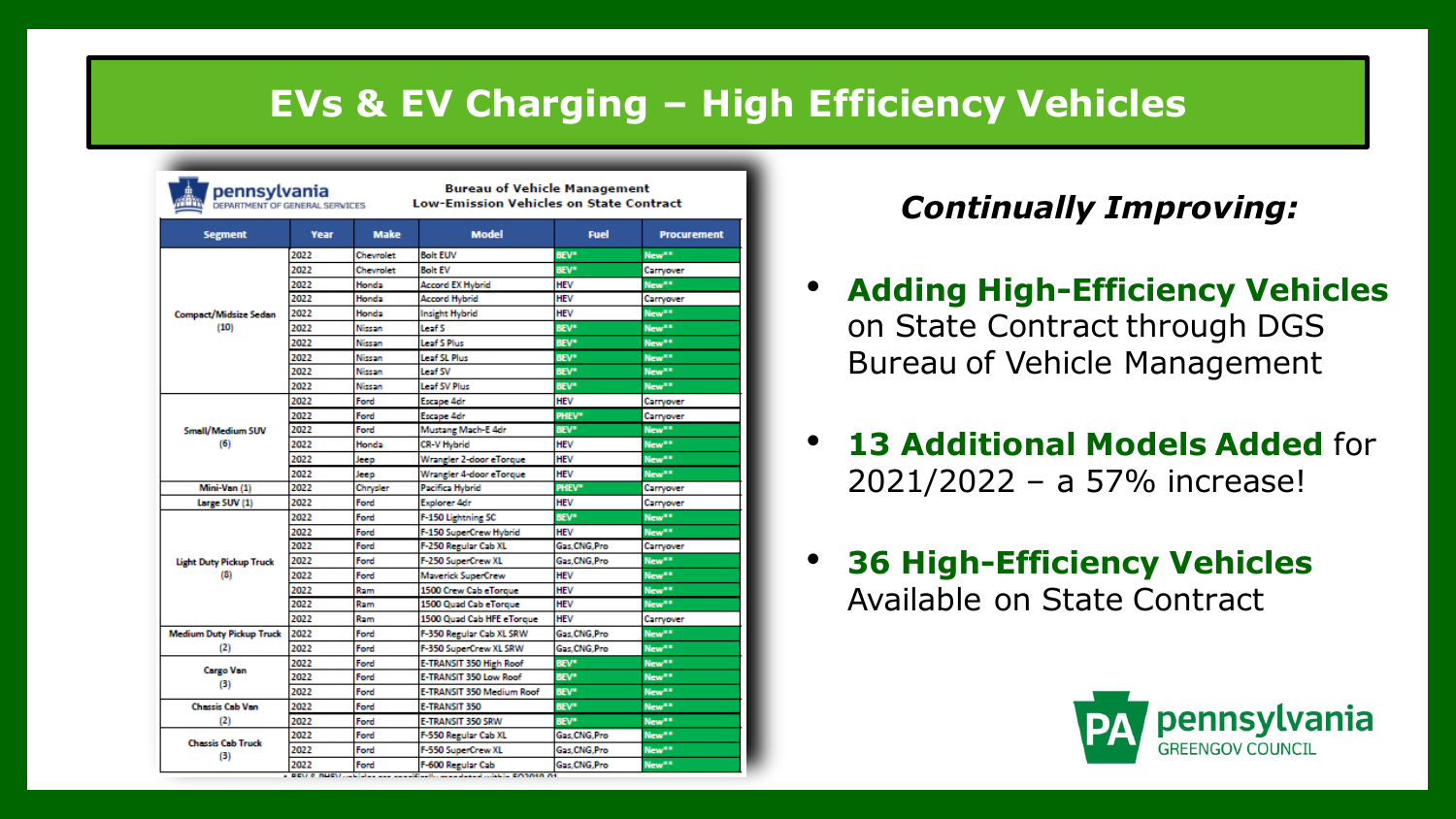# **Open Forum Question & Answer**